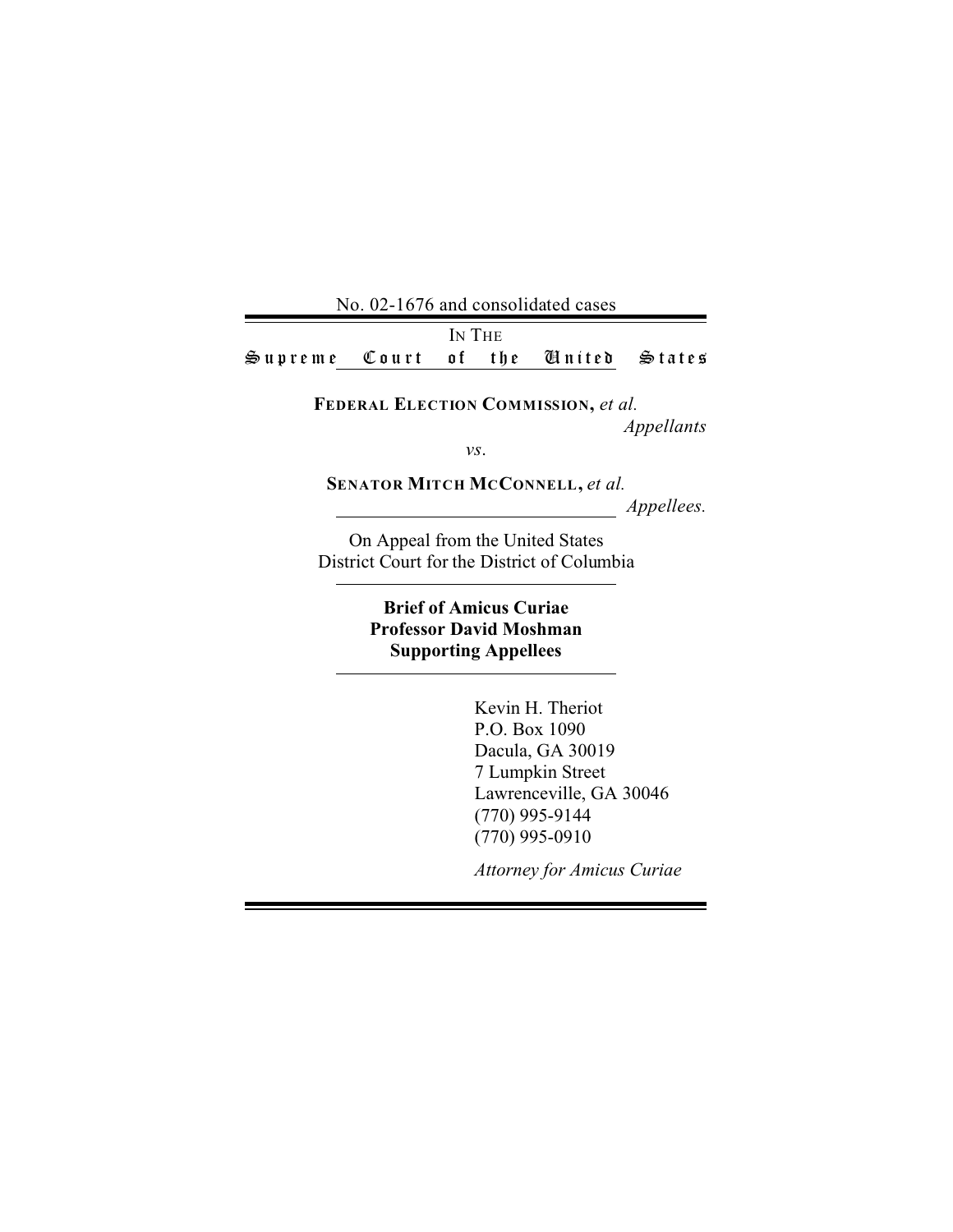# TABLE OF CONTENTS

|                          | TABLE OF AUTHORITIES                                                                                                                                 | Page           |
|--------------------------|------------------------------------------------------------------------------------------------------------------------------------------------------|----------------|
|                          |                                                                                                                                                      |                |
| SUMMARY OF ARGUMENT<br>2 |                                                                                                                                                      |                |
|                          |                                                                                                                                                      | 3              |
| L                        | Adolescents Are Capable of Making Independent<br>Choices Regarding Support of Political Causes                                                       | $\overline{4}$ |
| Н.                       | Prohibiting Adolescents From Making Campaign<br>Contributions Has an Adverse Effect on Educating<br>Young People in the Political Process. $\dots$ 6 |                |
|                          |                                                                                                                                                      | 9              |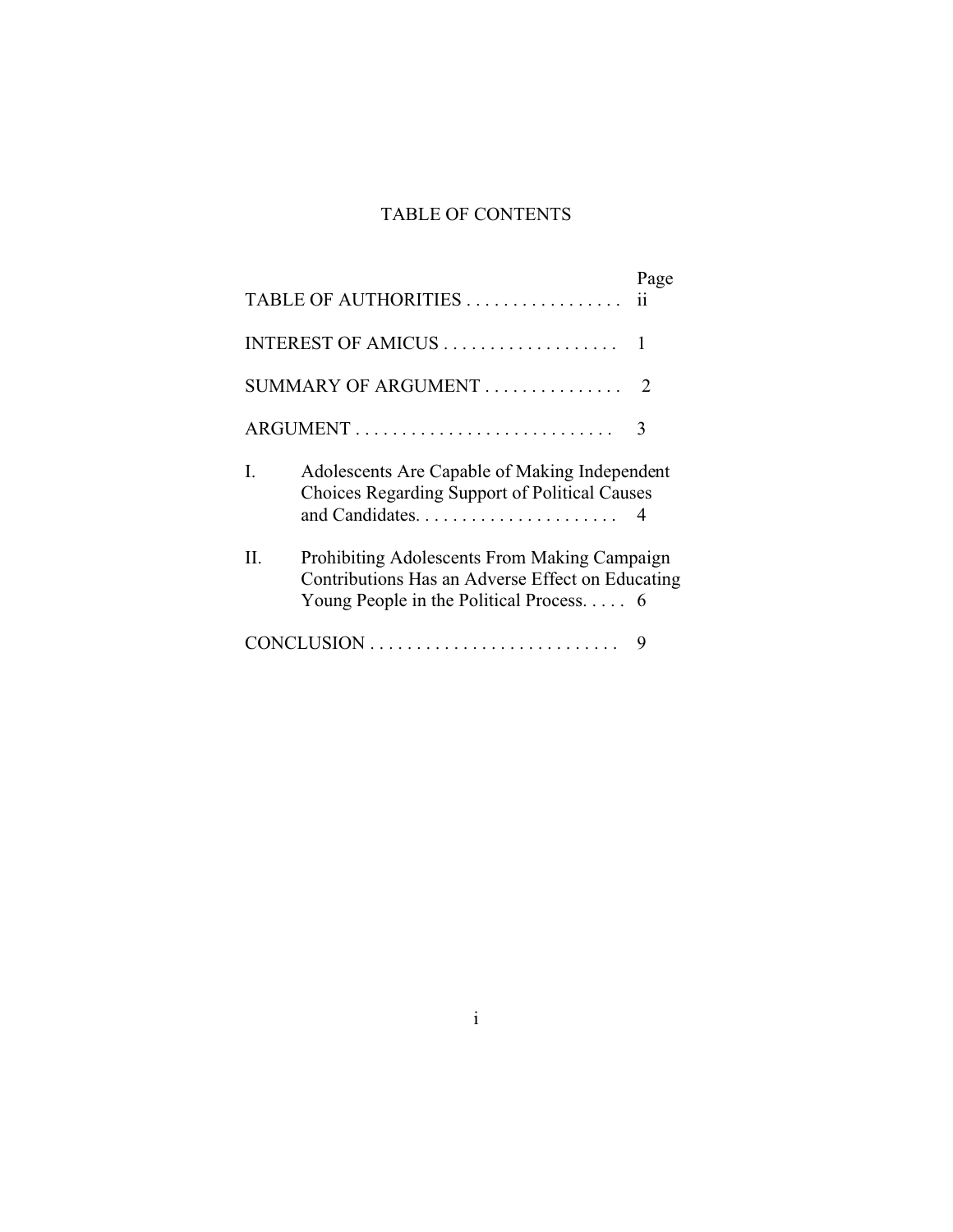# TABLE OF AUTHORITIES

# **CASES**

Page(s)

| <i>Bellotti v. Baird,</i> 443 U.S. $622(1979)$ 5,6 |  |
|----------------------------------------------------|--|
|                                                    |  |
| Ginsberg v. New York, 390 U.S. 629 (1968)  5       |  |

#### STATUTES AND LEGISLATIVE MATERIALS

Bipartisan Campaign Reform Act of 2002 (BCRA), Pub. L. No. 107-155, 116 Stat. 81 Section 318 (enacted at 2 USC § 441k (2003)) . . . . . . . . . . . . . *passim�*

# OTHER AUTHORITIES

C.C. Helwig, *Continuity and Discontinuity in Moral� Judgment,* Paper presented at the annual meeting of the Jean Piaget Society (1991) . . . . . . . . . . . . . 5

David Moshman, *Adolescent Reasoning and Adolescent� Rights,* 36 Human Development 27 (1993) . . . . . . 4,5,6,7

David Moshman, Adolescent Psychological Development: Rationality, Morality, and Identity (1999) . . . . . . . 7,8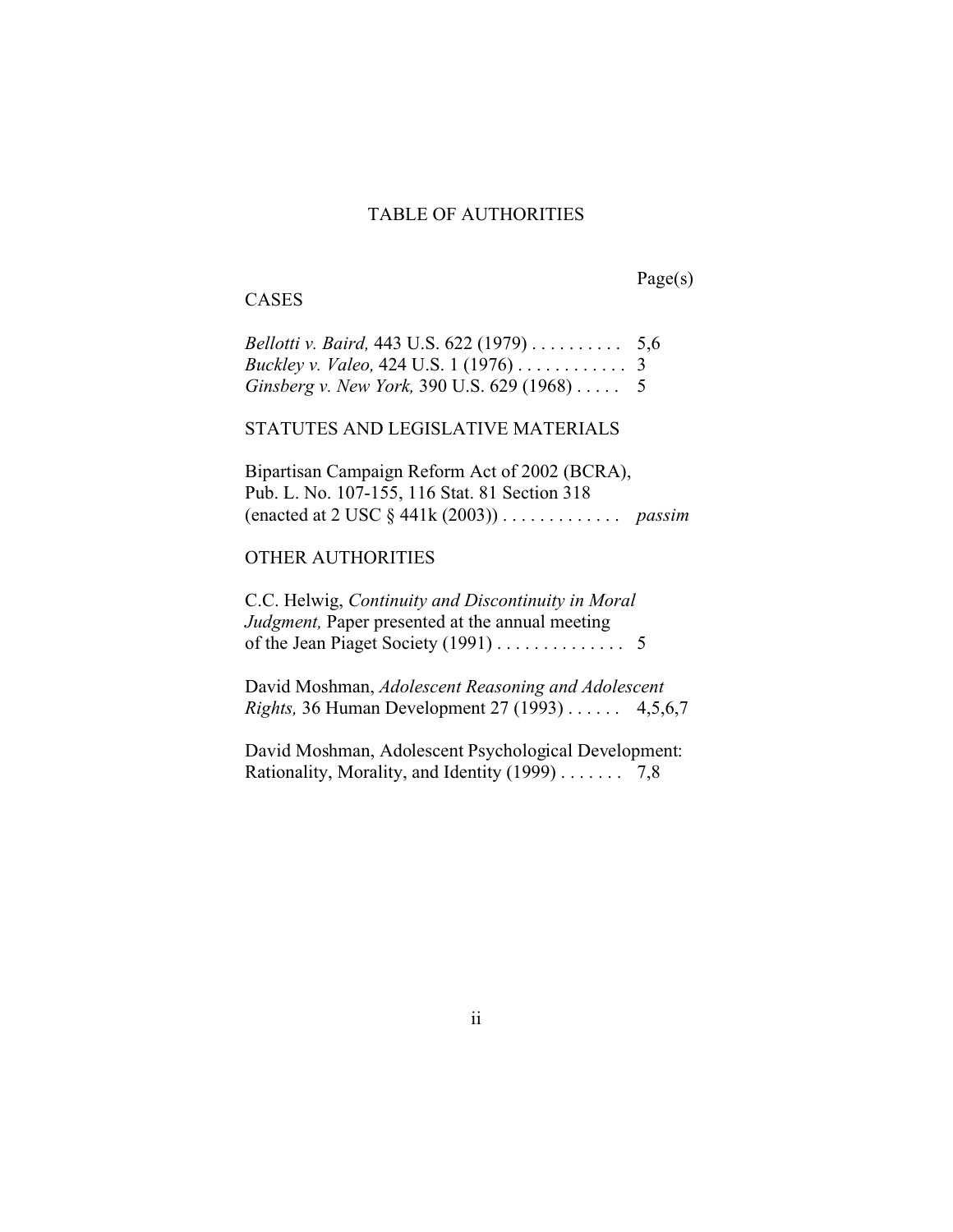## INTEREST OF AMICUS<sup>1</sup>

David Moshman is a Professor of Educational Psychology at the University of Nebraska-Lincoln. He obtained his Ph.D., in Developmental Psychology from Rutgers University in 1977, M.S., in Developmental Psychology from Rutgers University in 1975, and B.A. in Psychology from Lehigh University in 1971.

Professor Moshman's expertise centers on the development of reasoning, rationality, morality, and identity in adolescence and early adulthood. This includes (a) logical and scientific reasoning; (b) the rational basis for morality and identity; and (c) the role of intellectual freedom in development and education. He has been regularly teaching a course on cognitive development since 1977 and a course on adolescent development since 1985. Dr. Moshman is serving or has served on the editorial boards of seven journals including Child Development, Journal of Research on Adolescence, Journal of Adult Development, and Developmental Review, and presently serves as Book Review Editor for the Journal of Applied Developmental Psychology and as Associate Editor of Educational Psychology Review.

Recent publications related to adolescent development authored by Dr. Moshman include:

1. David Moshman, *Cognitive development beyond* 

<sup>&</sup>lt;sup>1</sup>The Department of Justice has consented to the filing of this brief as indicated in the copy of their letter being filed *instanter.* All other represented parties have filed written consents to the filing of amicus with the Court. Pursuant to Rule 37.6, amicus discloses that no counsel for any party in this case authored this brief in whole or in part and that monetary contribution to the preparation of this brief was received from the non-profit group, Justice Advocates*.*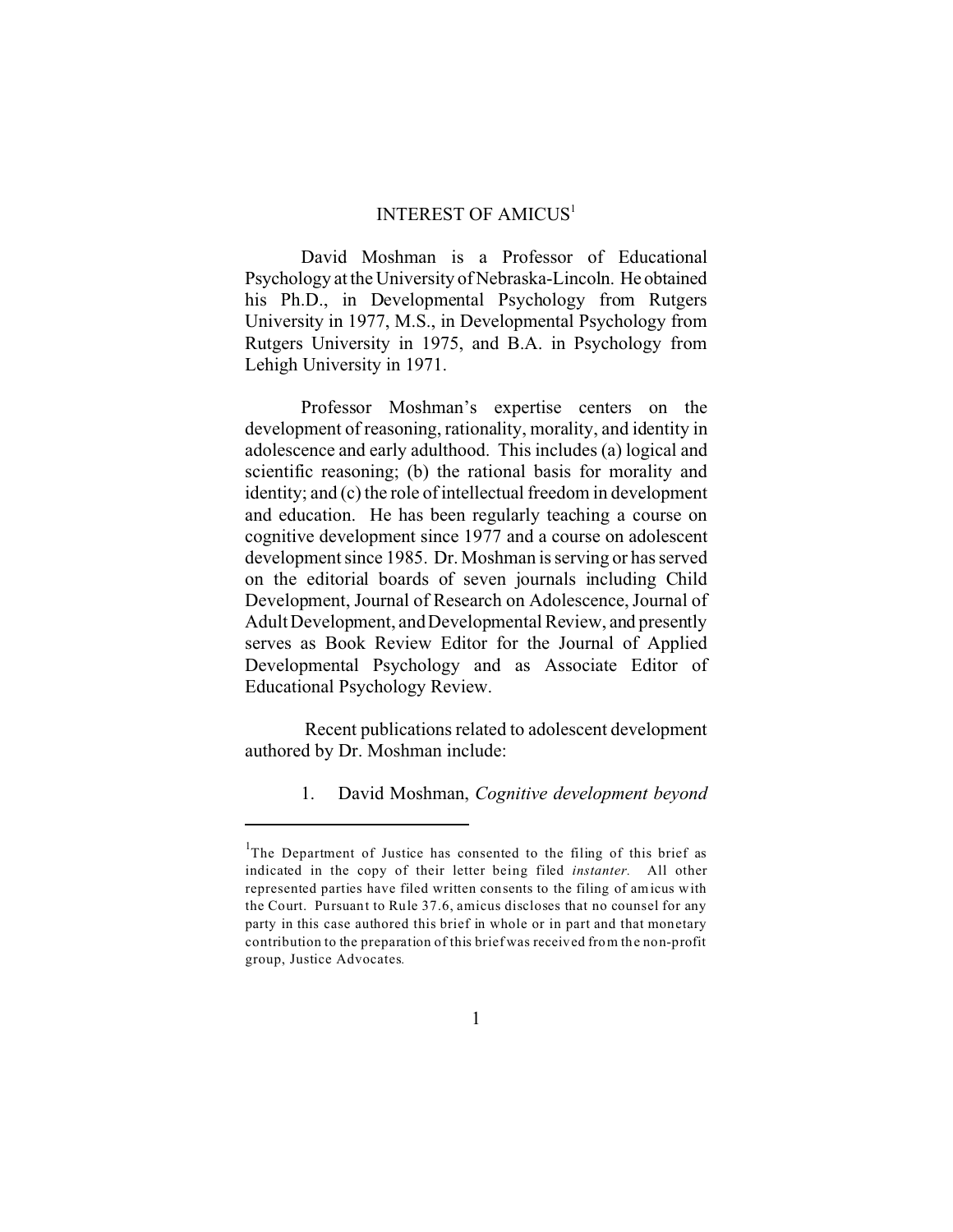*childhood*. In W. Damon (Series Ed.) & D. Kuhn & R. Siegler (Vol. Eds.), Handbook of child psychology: Vol. 2. Cognition, perception and language (5th ed., pp. 947-978) (1998).

2. David Moshman, *Adolescent psychological development: Rationality, morality, and identity* (1999).

3. David Moshman, *Developmental change in adulthood.* In J. Demick & C. Andreoletti (Eds.), *Handbook of adult development* (pp. 43-61) (2003).

In 1990, Professor Moshman filed an amicus curiae brief with this Court in *Bd. of Education, Westside Community Schools v. Mergens,* 496 U.S. 226 (1990).

The present case, in part, considers the constitutionality of Section 318 of the Bipartisan Campaign Reform Act of 2002 (BCRA), Pub. L. No. 107-155, 116 Stat. 81 (enacted at 2 USC §441k (2003)), which prohibits minors from contributing to the committees of political parties and to candidates for federal office. This provision clearly restricts the freedom of minors to support political causes and candidates, which is of particular concern to Professor Moshman because of his interest and expertise in the intellectual and moral development of adolescents.

### **SUMMARY OF ARGUMENT**

BCRA eliminates all opportunity for minors to exercise their free speech rights to support federal political candidates or their parties by making contributions to them. Section 318 of BCRA states:

> An individual who is 17 years old or younger shall not make a contribution to a candidate or a contribution to a committee of a political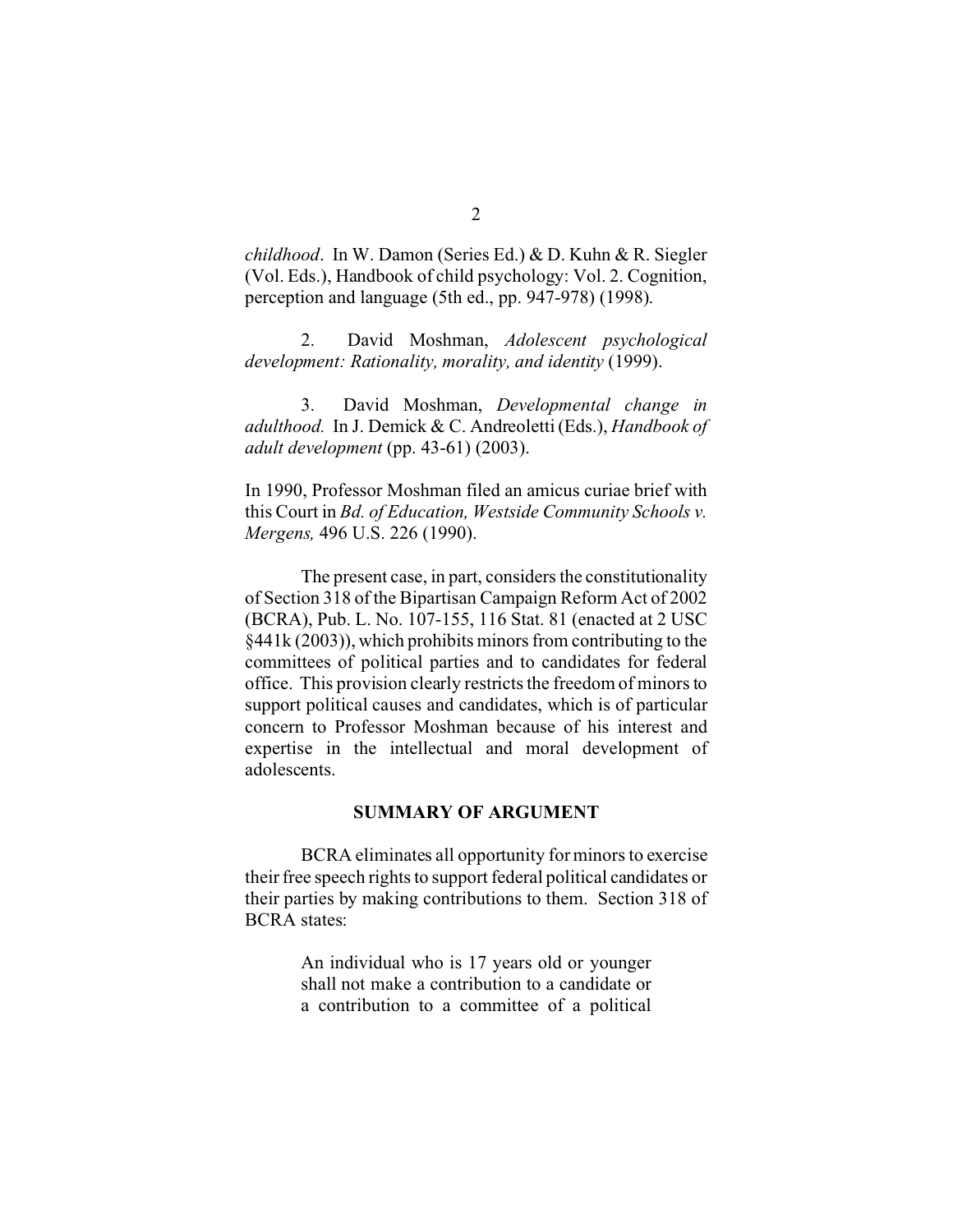party.

Title III, § 318, H.R. 2356, 107<sup>th</sup> Cong. (2002) (enacted at 2 USC §441k (2003)). This provision completely ignores the similarities between adolescents<sup>2</sup> and college aged adults, and the profound differences between adolescents and elementary aged children, in their ability to understand civic issues.

Research indicates that most adolescents are just as capable as most college aged individuals of comprehending abstract political issues such as civil rights. Moreover, encouraging adolescents to analyze current societal issues and make their voices heard in the political arena on matters of interest to them is a vital part of their educational process. When the government flatly prohibits adolescents from speaking in the form of making contributions, it greatly diminishes the ability of parents and educators to instruct these young people on how to be contributing citizens in our democratic society. The best method of teaching, especially young people, is to give the students direction and then encourage them to try it themselves. Section 318 makes it difficult, if not impossible, to teach adolescents how to swim in the process of political contributions, because it prevents them from getting in the pool.

### **ARGUMENT**

Our society and this Court have recognized that an important method of expressing one's support of a candidate for office, or political party, is to contribute funds to them. *Buckley v. Valeo,* 424 U.S. 1, 14 (1976). The United States Government has taken this right away from all minors, including adolescents, based solely on the interest of prohibiting their

 $2$ In this brief, the term "adolescents" generally refers to children ages 12 through 17.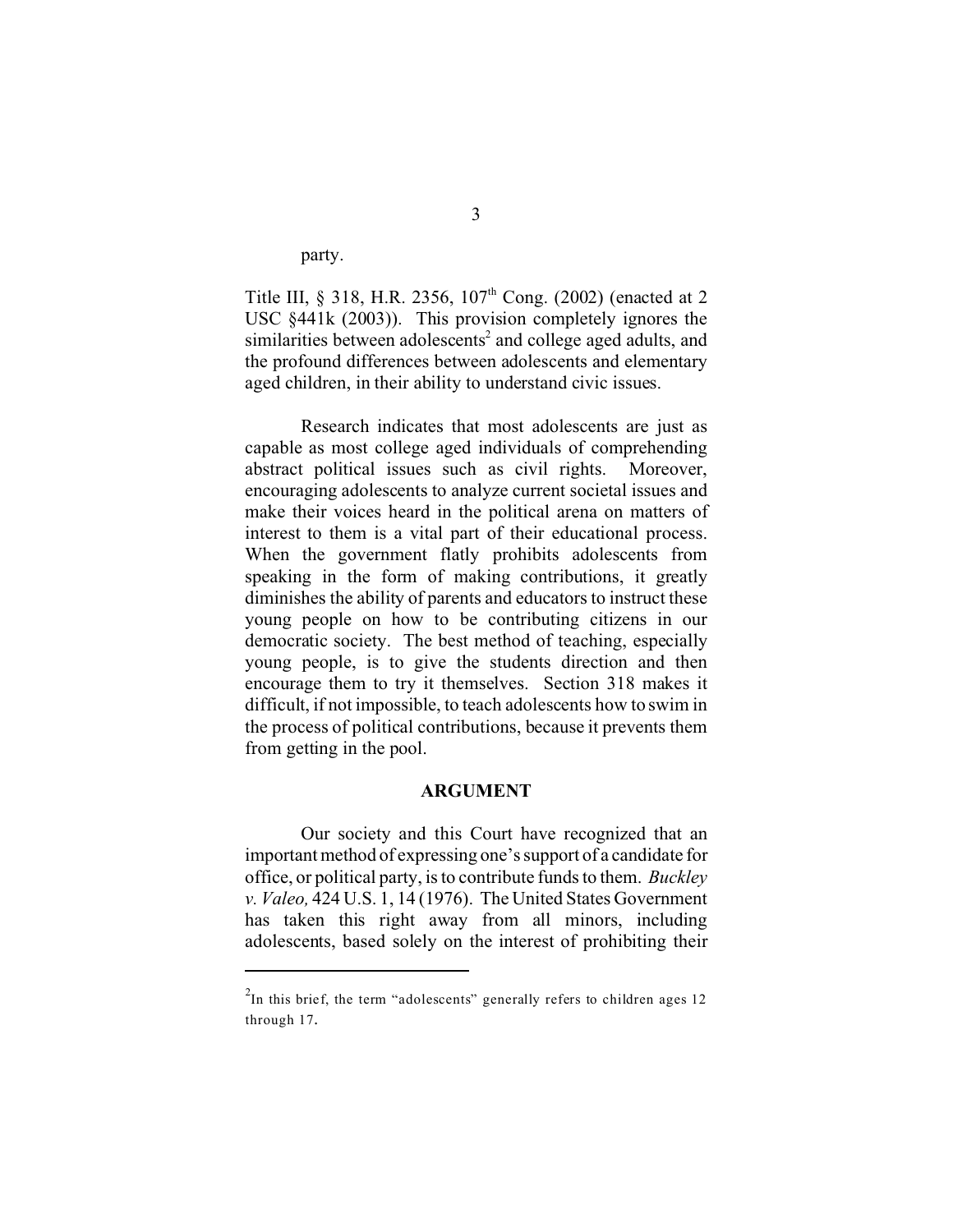*parents* from circumventing ceilings on amounts given by donating in the names of their minor children. No interest in protecting children has ever been asserted in this case as a rationale for prohibiting political contributions of minors. In fact, research indicates that adolescents can and should participate in the process of supporting political causes and candidates in order to learn about our democratic system of government.

# I. ADOLESCENTS ARE CAPABLE OF MAKING INDEPENDENT CHOICESREGARDINGSUPPORT OF POLITICAL CAUSES AND CANDIDATES.

By enacting Section 318, Congress has made a distinction between most college students, and adolescents who are in high school.<sup>3</sup> But studies in this area indicate that adolescents are capable of understanding and making rational judgments regarding their civic duties and liberties as citizens.

> "Sophisticated conceptions of civil liberties ...emerge by early adolescence and are used to evaluate social events." . . .To the extent that understanding of intellectual freedom involves an ability to make abstract judgments independent of content, the results support the view that the nature of intellectual freedom is understandable by early adolescence.

David Moshman, *Adolescent Reasoning and Adolescent Rights,*  36 Human Development 27, 32-33 (1993) ("Adolescent Reasoning") (quoting C.C. Helwig, *Continuity and* 

 $3$ It is worth noting, however, that many college students are seventeen years of age when they begin their secondary education. Even though they can attend college, often times hundreds of miles away from home, they cannot make political contributions because they are under eighteen.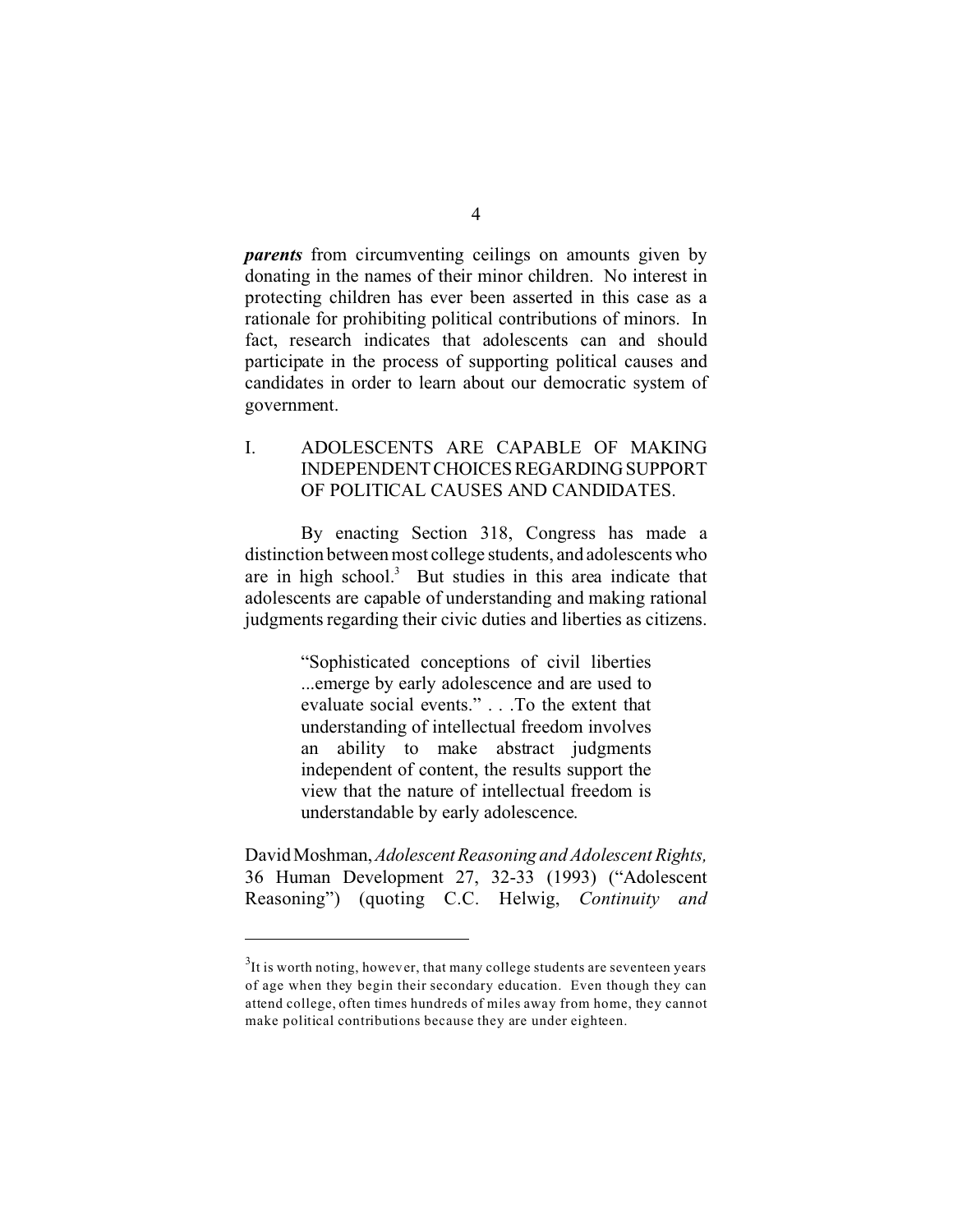*Discontinuity in Moral Judgment,* Paper presented at the annual meeting of the Jean Piaget Society (1991)). Adolescents have the ability to learn about political issues, formulate opinions regarding these issues, and express these opinions to their peers as well as society as a whole.

In this regard, even adolescents ages 12 and 13 are more like college students than like students in elementary school. "[S]tudies showed that with brief instruction, involving definition of validity, examples, and/or feedback, seventh graders were comparable to college students in their ability to distinguish the validity of arguments from the truth or falsity of their content, whereas fourth graders did not profit from such instruction." *Adolescent Reasoning* at 33.

There may be occasions when adolescents need to be protected from physical and psychological harm as they are developing, and should not be treated the same as adults. For instance, this Court has upheld restrictions on minors' access to obscene material, *see Ginsberg v. New York,* 390 U.S. 629, 637- 38 (1968), and to abortion, *see Bellotti v. Baird,* 443 U.S. 622, 634 (1979). However, there is no similar possible harm to adolescents in allowing them to express themselves and associate with, for instance, an individual running for senate, by giving them a donation.

> One might, for example, argue for a more stringent criterion of maturity with respect to freedom to engage in potentially harmful overt behaviors (such as use of guns, cars, or legal drugs) than with respect to expression of beliefs (such as advocacy of gun control or drug use). Ideas can be dangerous, of course, but the dangers of expression, compared to those of overt action, are likely to be long-term, speculative, and reversible through discussion.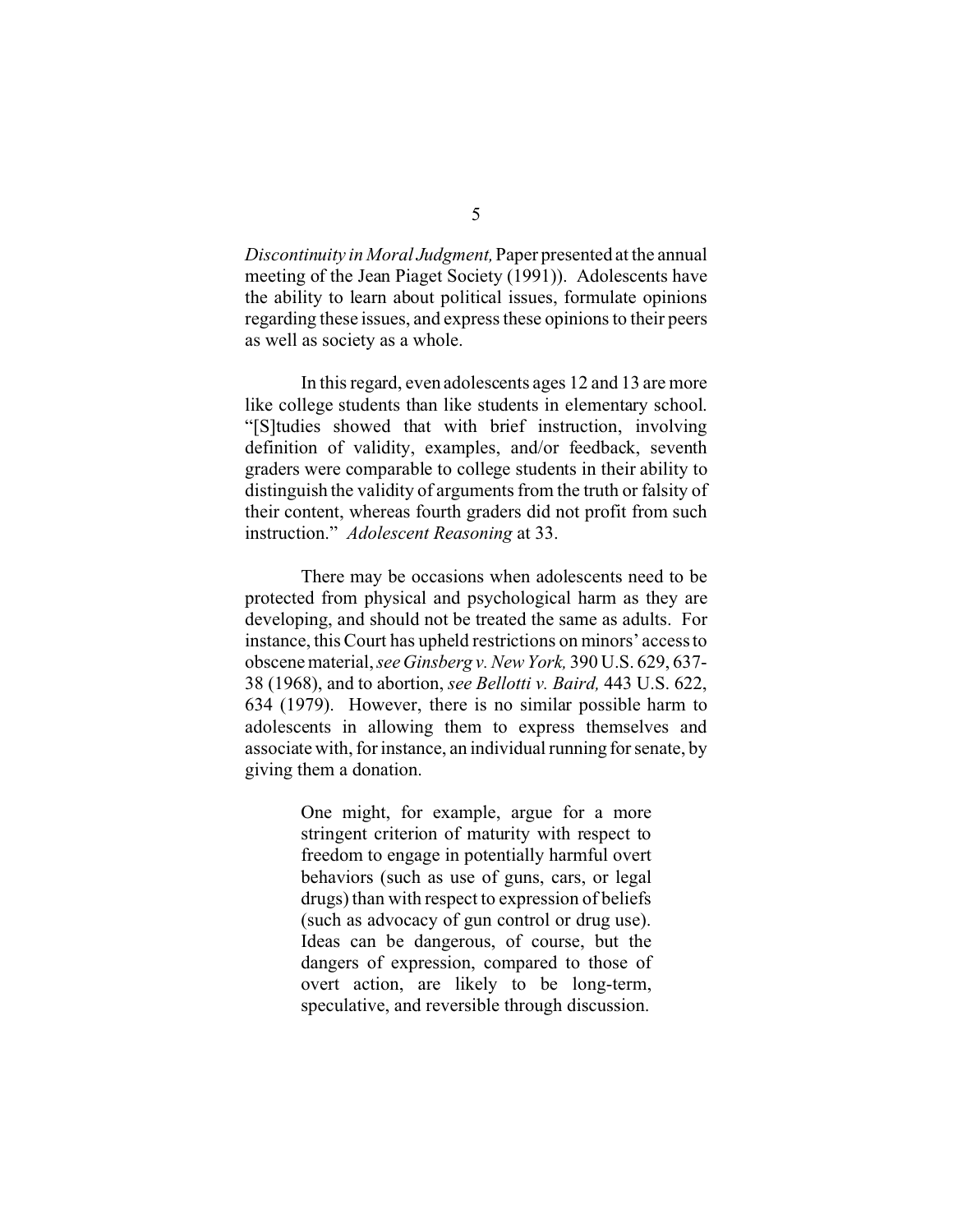### *Adolescent Reasoning* at 36.

The government has prohibited adolescents from expressing their support for, and associating with, political causes and candidates by giving money. There is no evidence that adolescents are incapable of properly wielding this freedom, or that allowing such expression will cause them any harm. On the contrary, as indicated below, it will help them learn how to be a contributing member of our democratic society.

II. PROHIBITING ADOLESCENTS FROM MAKING CAMPAIGNCONTRIBUTIONS HASANADVERSE EFFECT ON EDUCATING YOUNG PEOPLE IN THE POLITICAL PROCESS.

Some of the justifications this Court has recognized as a basis for restricting the rights of minors are a child's "inability to make critical decisions in an informed, mature manner, and the importance of the parental role in child rearing." *Bellotti v. Baird,* 443 U.S. 622, 634 (1979). However, Section 318 actually inhibits an adolescent's ability to learn how to make critical decisions, and infringes upon the parental role in child rearing.

"[C]urrent theory and research suggest that, if there is ever a time when the opportunity to generate, explore, and discuss ideas freely is especially critical to one's development, it is adolescence." *Adolescent Reasoning* at 34. Becoming involved in the campaign process is an excellent opportunity for adolescents to learn by analyzing the different positions of candidates and parties, then developing and expressing their own views on these positions.

It is widely agreed that learning and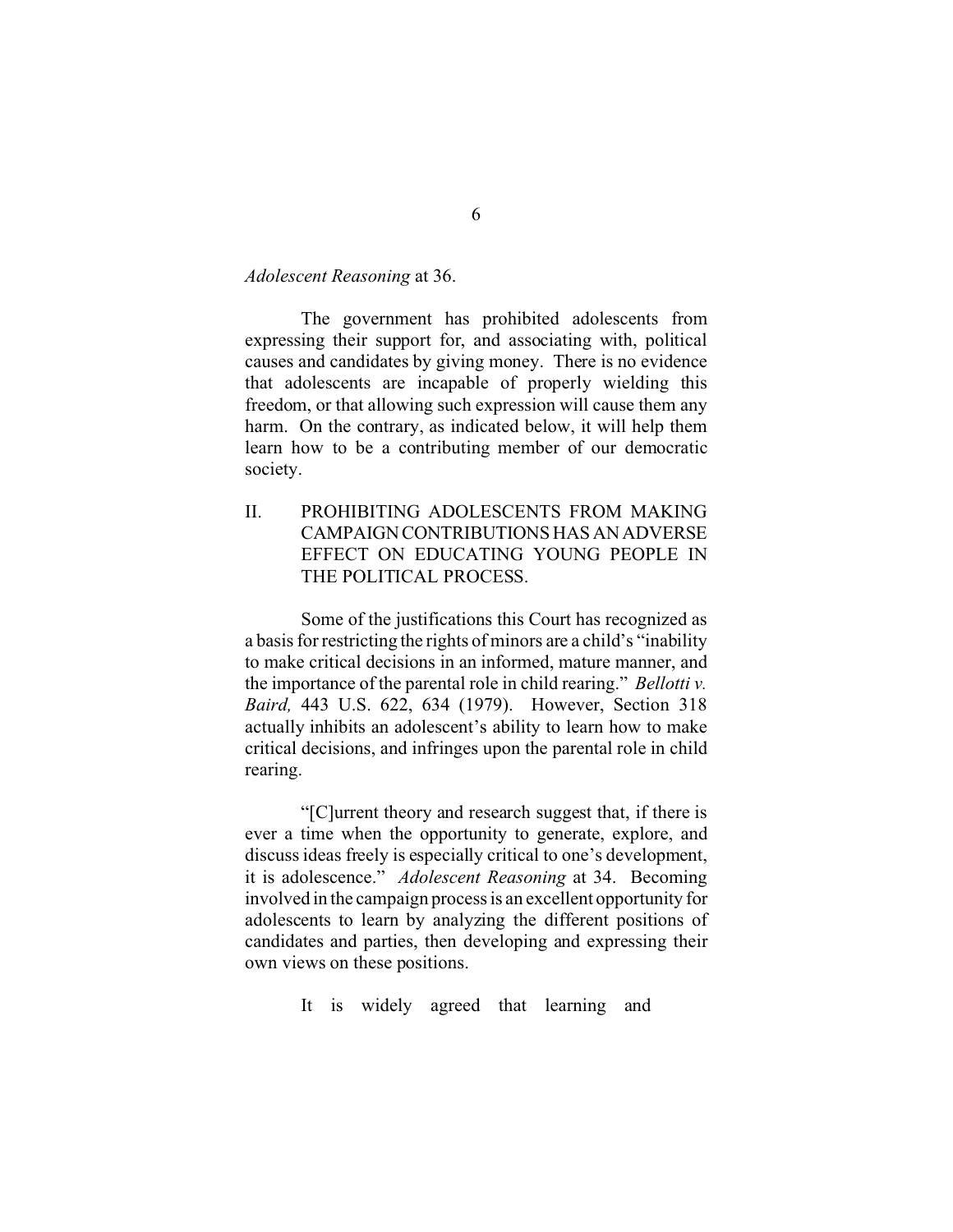development are positively related to the opportunity to interact freely with peers, to consider multiple points of view, to formulate and express one's own ideas, to reflect on one's own thinking, and to work at resolving cognitive contradictions and social conflicts. ...Students should have broad access to information and ideas and should be actively encouraged to formulate, express, and discuss their views.

*Adolescent Reasoning* at 35. *See also* DAVID MOSHMAN, ADOLESCENT PSYCHOLOGICAL DEVELOPMENT: RATIONALITY, MORALITY, AND IDENTITY 113 (1999) ("ADOLESCENT PSYCHOLOGICAL DEVELOPMENT") ("one would expect the construction of rationality to be facilitated by social environments in which individuals have free access to information and ideas and are encouraged to formulate, express, discuss, and justify ideas of their own.")

Most parents want their adolescent to learn the importance of independent thinking and political expression. Section 318 completely eliminates parents' ability to teach their children through hands on experience how to express their political views by donating money. Research indicates that "[g]overnmental restrictions on adolescents, then, merit critical scrutiny because they are likely to interfere not only with adolescent autonomy but with family relations and cultural practices." *Adolescent Reasoning* at 37. *See also id.* at 38 ("the sorts of restrictions on adolescents most likely to be justifiable are restrictions by parents on their own children's overt behavior. ...[T]he sorts of restrictions least likely to be justifiable are restrictions by governmental agents on adolescents' beliefs, expression, and access to information and ideas.")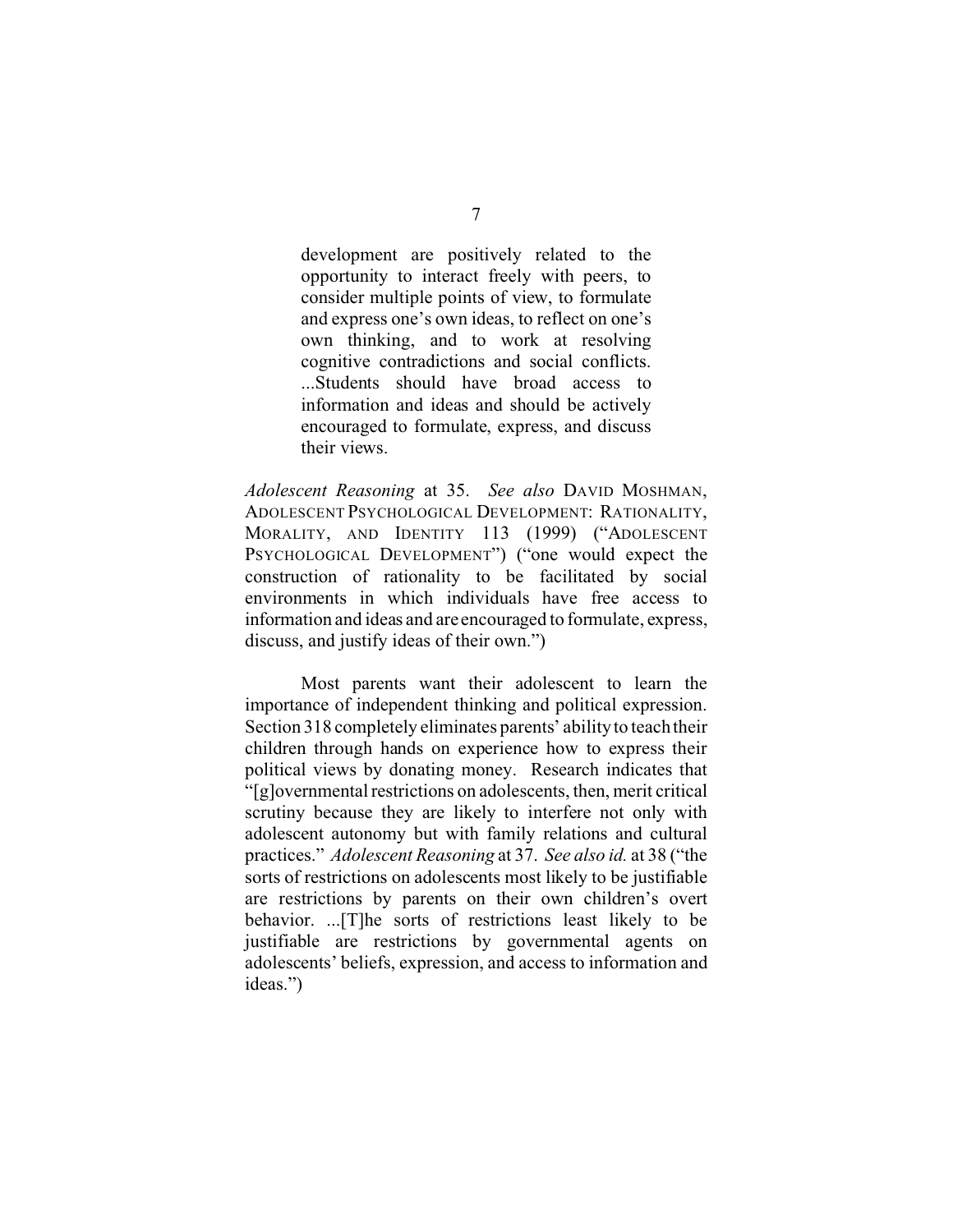Teaching adolescents how to become informed, contributing participants in the political process not only benefits them, but is vital to the health and future of our democratic society. As noted by a distinguished philosopher of education, Israel Scheffler,

> [t]he function of education in democracy is rather to liberate the mind, strengthen its critical powers, inform it with knowledge and the capacity for independent inquiry, engage its human sympathies, and illuminate its moral and practical choices. This function is, further, not to be limited to any given subclass of members, but to be extended, in so far as possible, to all citizens, since all are called upon to take part in the processes of debate, criticism, choice, and co-operative effort upon which the common social structure depends.

Adolescent Psychological Development at 112.

Simply put, learning how to express oneself in the political arena by contributing funds to candidates and parties is an important lesson to be learned as an adolescent. By eliminating the crucial teaching tool of hands on experience, the government has tied the hands of parents and educators attempting to accomplish this task.

#### **CONCLUSION**

The foregoing research and analysis demonstrate adolescents are mature enough to properly exercise the freedom to make the political contributions that BCRA prohibits. Moreover, the prohibition on campaign contributions adversely affects adolescents by eliminating an important learning tool during a critical time for educating young people in the political